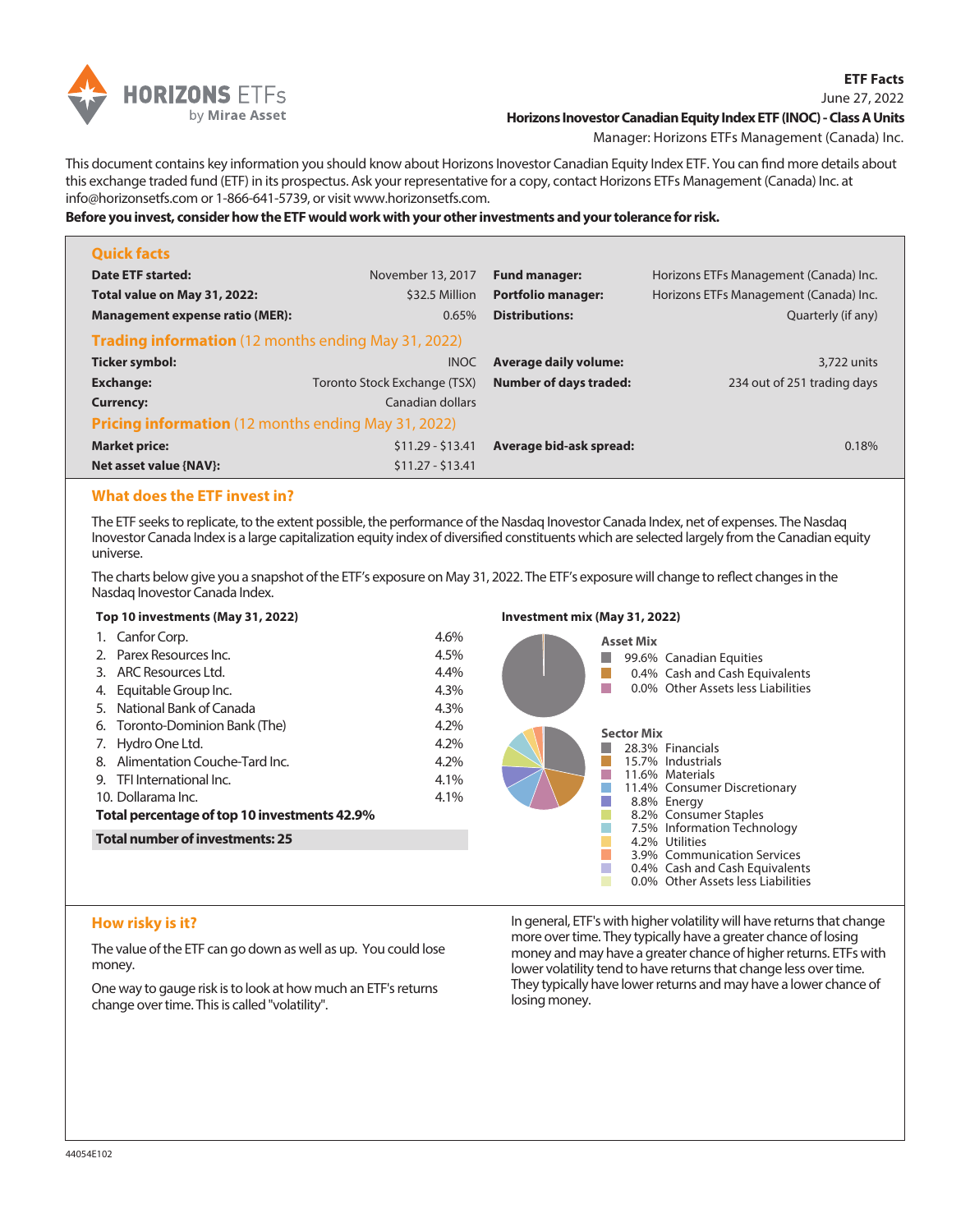

### **Risk rating**

Horizons ETFs Management (Canada) Inc. has rated the volatility of this ETF as **Medium**. Because this is a new ETF, the risk rating is only an estimate by Horizons ETFs Management (Canada) Inc.

This rating is based on how much the ETF's returns have changed from year to year. It doesn't tell you how volatile the ETF will be in the future. The rating can change over time. An ETF with a low risk rating can still lose money.



For more information about the risk rating and specific risks that can affect the ETF's returns, see the "Risk Factors" section of the ETF's prospectus.

### **No guarantees**

ETFs do not have any guarantees. You may not get back the amount of money you invest.

# **How has the ETF performed?**

This section tells you how units of the ETF have performed over the past 4 years.

Returns<sup>1</sup> are after expenses have been deducted. These expenses reduce the ETF's returns. This means that the ETF's returns may not match the returns of the Nasdaq Inovestor Canada Index. <sup>1</sup> Returns are calculated using the ETF's net asset value (NAV).

### **Year-by-year returns**

This chart shows how units of the ETF performed in each of the past 4 completed calendar years. The ETF dropped in value in 1 of the 4 years.

The range of returns and change from year to year can help you assess how risky the ETF has been in the past. It does not tell you how the ETF will perform in the future.



### **Best and worst 3-month returns**

This table shows the best and worst returns for units of the ETF in a 3-month period over the past 4 calendar years. The best and worst 3-month returns could be higher or lower in the future. Consider how much of a loss you could afford to take in a short period of time.

|                    | <b>Return</b> | 3 months ending | If you invested \$1,000 at the beginning of the period |  |
|--------------------|---------------|-----------------|--------------------------------------------------------|--|
| <b>Best return</b> | 15.2%         | June 30, 2020   | Your investment would rise to \$1.152                  |  |
| Worst return       | $-24.6%$      | March 31, 2020  | Your investment would drop to \$754                    |  |

### **Average return**

As at May 31, 2022, a person who invested \$1,000 in the ETF at inception now has \$1,311. This works out to an annual compound return of 6.1%.

# **Trading ETFs**

ETFs hold a basket of investments, like mutual funds, but trade on exchanges like stocks. Here are a few things to keep in mind when trading ETFs:

### **Pricing**

ETFs have two sets of prices: market price and net asset value (NAV).

### **Market price**

- ETFs are bought and sold on exchanges at the market price. The market price can change throughout the trading day. Factors like supply, demand, and changes in the value of an ETF's investments can effect the market price.
- You can get price quotes any time during the trading day. Quotes have two parts: **bid** and **ask**.
- The bid is the highest price a buyer is willing to pay if you want to sell your ETF units. The ask is the lowest price a seller is willing to accept if you want to buy ETF units. The difference between the two is called the **"bid-ask spread"**.
- In general, a smaller bid-ask spread means the ETF is more liquid. That means you are more likely to get the price you expect.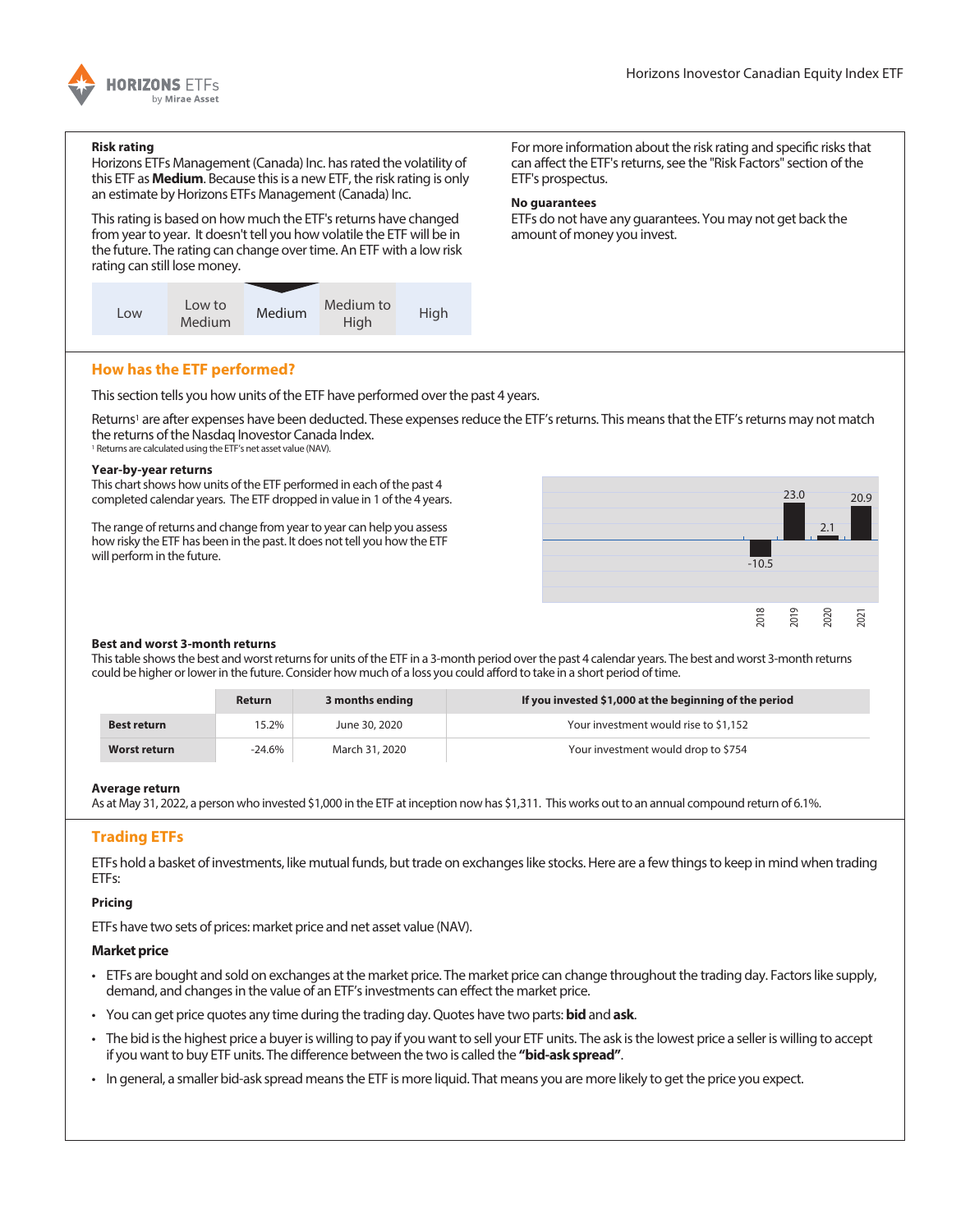

#### **Net asset value (NAV)**

- Like mutual funds, ETFs have a NAV. It is calculated after the close of each trading day and reflects the value of an ETF's investments at that point in time.
- NAV is used to calculate financial information for reporting purposes like the returns shown in this document.

#### **Orders**

There are two main options for placing trades: market orders and limit orders. A market order lets you buy or sell units at the current market price. A limit order lets you set the price at which you are willing to buy or sell units.

#### **Timing**

In general, market prices of ETFs can be more volatile around the start and end of the trading day. Consider using a limit order or placing a trade at another time during the trading day.

| Who is this ETF for?                                                                                                                                                                                  | A word about tax                                                                                                                                                                                                                                                                     |  |
|-------------------------------------------------------------------------------------------------------------------------------------------------------------------------------------------------------|--------------------------------------------------------------------------------------------------------------------------------------------------------------------------------------------------------------------------------------------------------------------------------------|--|
| Investors who:<br>• are looking for a long-term investment<br>• want to invest in a broad range of stocks from the Canadian<br>equity universe<br>• can handle the ups and downs of the stock market. | In general, you'll have to pay income tax on any money you<br>make on an ETF. How much you pay depends on the tax laws<br>where you live and whether or not you hold the ETF in a<br>registered plan, such as a Registered Retirement Savings Plan or<br>a Tax-Free Savings Account. |  |
|                                                                                                                                                                                                       | Keep in mind that if you hold your ETF in a non-registered<br>account, distributions from the ETF are included in your taxable<br>income, whether you get them in cash or have them reinvested.                                                                                      |  |

# **How much does it cost?**

This section shows the fees and expenses you could pay to buy, own and sell units of the ETF. Fees and expenses, including any trailing commissions, can vary among ETFs.

Higher commissions can influence representatives to recommend one investment over another. Ask about other ETFs and investments that may be suitable for you at a lower cost.

#### **1. Brokerage commissions**

You may have to pay a commission every time you buy and sell units of the ETF. Commissions may vary by brokerage firm. Some brokerage firms may offer commission-free ETFs or require a minimum purchase amount.

#### **2. ETF expenses**

You don't pay these expenses directly. They affect you because they reduce the ETF's returns.

As of December 31, 2021, the ETF's expenses were 0.69% of its value. This equals \$6.90 for every \$1,000 invested.

|                                                                                                                | Annual rate (as a % of the<br><b>ETF's value)</b> |
|----------------------------------------------------------------------------------------------------------------|---------------------------------------------------|
| <b>Management expense ratio (MER)</b><br>This is the total of the ETF's management fee and operating expenses. | 0.65%                                             |
| <b>Trading expense ratio (TER)</b><br>These are the ETF's trading costs.                                       | 0.04%                                             |
| <b>ETF</b> expenses                                                                                            | 0.69%                                             |

#### **Trailing commission**

The trailing commission is an ongoing commission. It is paid for as long as you own the ETF. It is for the services and advice that your representative and their firm provide to you.

This ETF doesn't have a trailing commission.